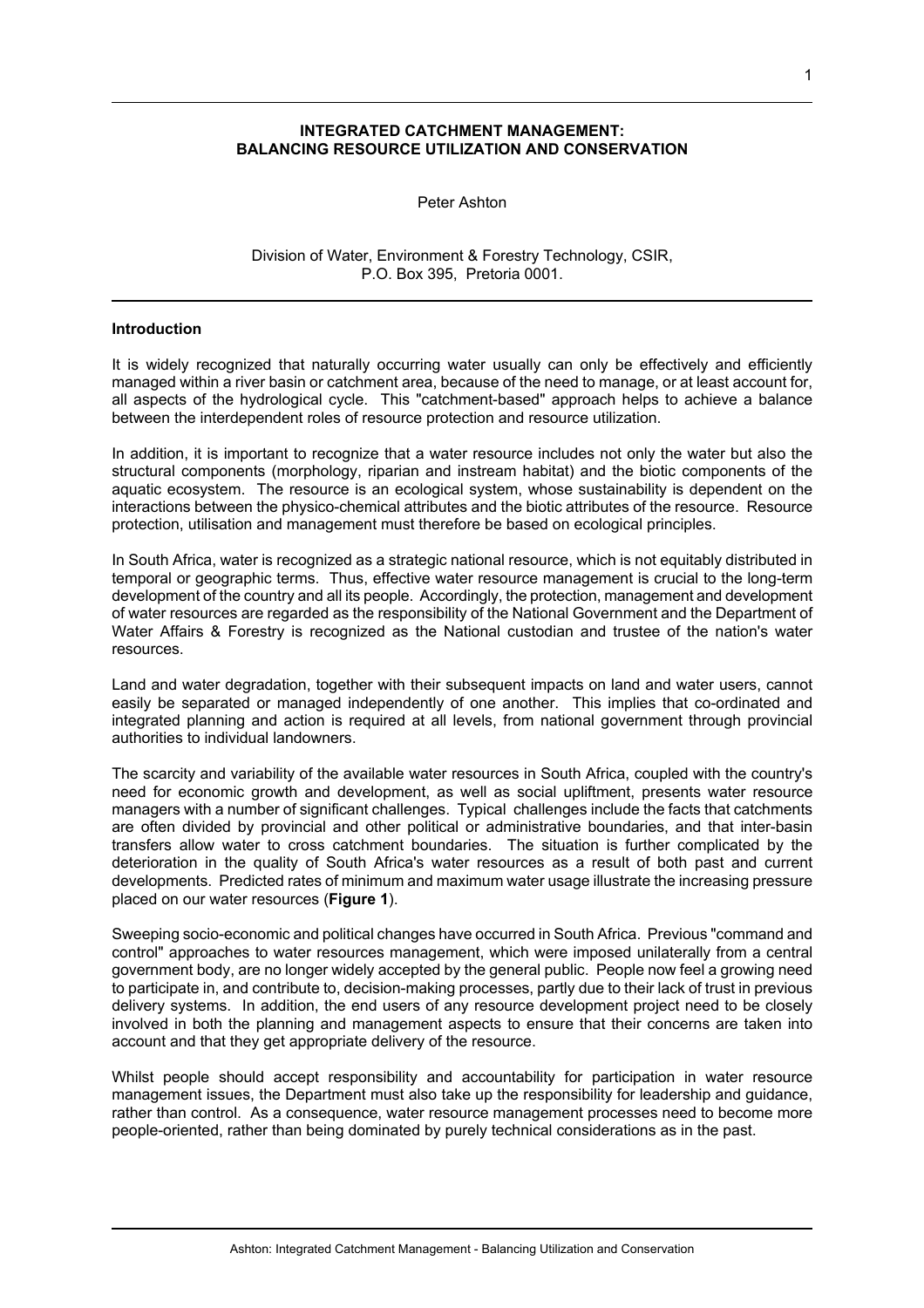

**Figure 1**: Projected highest and lowest rates of water use compared with the availability of existing ground and surface waters within South Africa, illustrating the severe time constraints imposed.

Against this background, an integrated approach to water resource management on a catchment basis entails:

- Χ seeing the catchment and the associated water as one system;
- Χ acknowledging both the direct and indirect effects that action in one part of the system, whether the land, water or atmospheric aspects, may have on other parts;
- Χ ensuring that actions taken by an agency or responsible body in one part (land, water or atmosphere) of the catchment are not taken in isolation from, or in conflict with, the actions of other agencies;
- Χ ensuring that actions are taken with due attention to the needs of other stakeholders in the catchment who may be affected, either directly or indirectly, by such actions.

### **What is Integrated Catchment Management (ICM) ?**

In its widest possible sense, ICM recognizes the need to integrate all environmental, economic and social issues within a river basin (or related to a river basin) into an overall management philosophy, process and strategy or plan. Thus ICM is aimed at deriving the greatest possible mix of sustainable benefits for future generations and the communities in the area of concern whilst protecting the natural resources upon which these communities rely.

Often, water resource managers have assumed that so-called "ICM" can be achieved merely through concerted efforts to control water use and protect the integrity of water resources within a catchment context. Whilst this approach has had some success, it ignores the complex issues of land use patterns and the varied roles played by stakeholders, communities and governments.

In reality, ICM focuses attention and actions on resource sustainability concepts. It is important to understand that, in its "ideal" sense, ICM is simultaneously seen as:

- Χ a *philosophy* or approach to resource management,
- Χ a "people-orientated" *management process*, and
- Χ a *product* or *implementation strategy* or *plan*, which seeks to achieve a sustainable balance between the utilization and protection of ALL environmental resources within a catchment, and also seeks to grow a sustainable society through stakeholder, community and Government partnerships in the management process.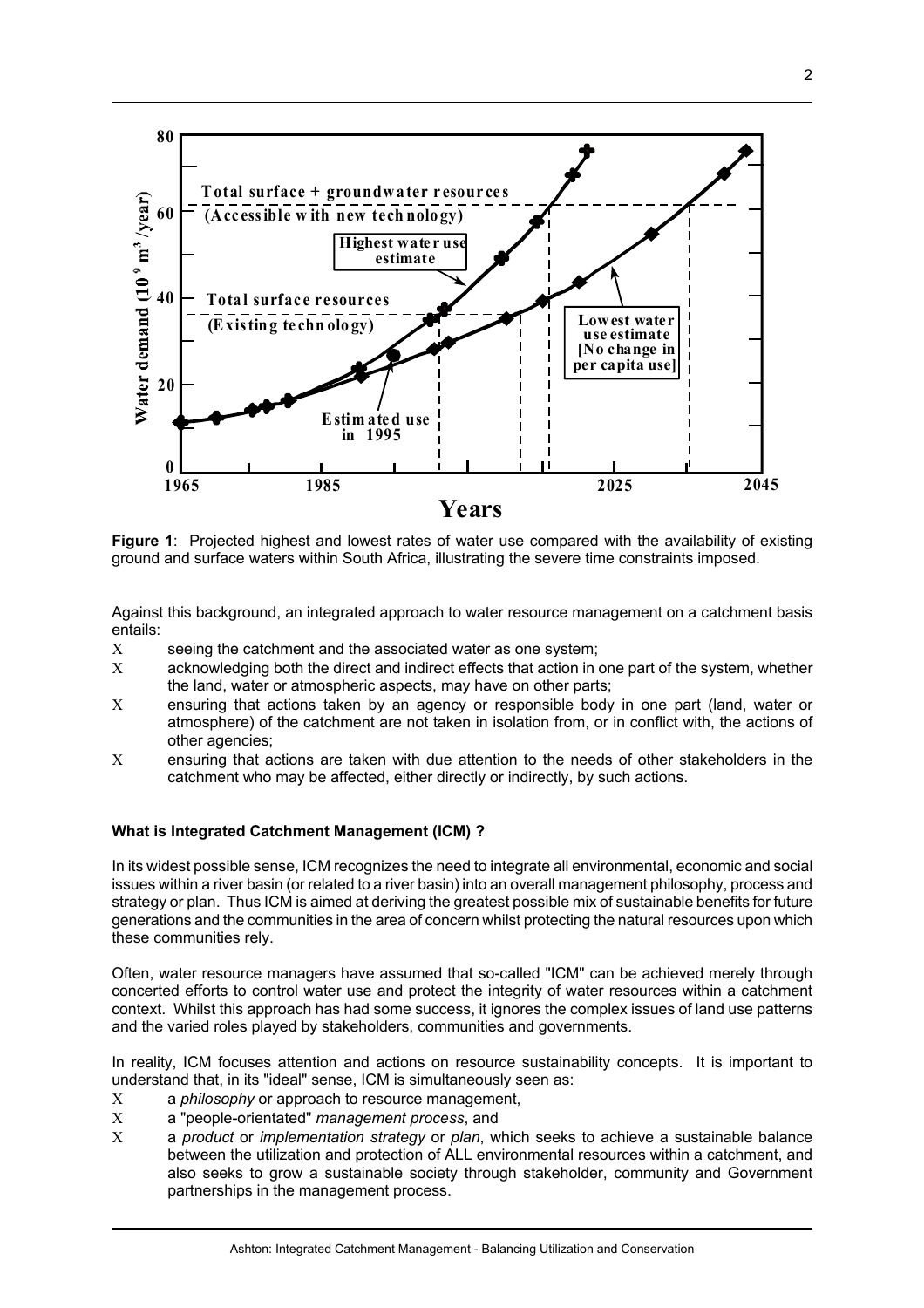In the past, these three perspectives of ICM have often been adopted individually instead of simultaneously. In some cases this has led to considerable confusion amongst groups of stakeholders who have each assumed that all other groups shared their perspective. It is only when each group understands the "true" or "ideal" characteristics of ICM, grasps the scope of the statutory and institutional structures that are required, and their individual roles within the process, that consensus is achieved and ICM can become a reality.

In practice, effective implementation of "ideal" ICM requires appropriate overarching statutory provisions, which direct attention towards the achievement of sustainable resource use. The activities of various bodies that can affect or influence water resource utilization and protection must be co-ordinated in such a way that all water and associated land-based resources can be managed in harmony so as to gain the full benefits of multipurpose use.

# **Key principles and driving forces of ICM**

Integrated Catchment Management (ICM) is based on five key principles or characteristics, which involve:

- Χ a *systems approach* which recognizes the individual components as well as the linkages between them, and addresses the needs of both the human and natural systems;
- Χ an *integrated approach*, rather than a comprehensive approach, in which attention is directed towards key issues of concern identified by all stakeholders in the process;
- Χ a *stakeholder approach* which recognizes the importance of involving individual citizens and landowners, as well as government agencies, in a participatory process to define all decisions around conservation and use of natural resources;
- Χ a *partnership approach* which promotes the search for common objectives, and defines the roles, responsibilities and accountabilities of each agency and individual who participates in the process of decision-making; and
- Χ a *balanced approach* where close attention is given to decisions designed to achieve a sustainable blend of economic development and protection of resource integrity, whilst meeting social norms and expectations.

In effect, the ICM approach seeks to maintain a balance between the competing pressures exerted by the need to maintain resource integrity in the long-term, against the compelling call for social upliftment and advancement, and the need for continuous economic growth and use of environmental resources. This concept is illustrated in **Figure 2**.

Six important characteristics have to be borne in mind for the practice of ICM to be truly effective and efficient, namely:

- Χ effective co-ordination of land and water management may have to extend beyond the normal "physical" boundaries of a single catchment;
- Χ all landowners and other stakeholders can and should play a significant role in ensuring effective resource management;
- Χ the relationships between stakeholders should be based on trust, with long-term commitment to, and continuity of, the catchment management process;
- Χ the definition of catchment boundaries may have to be flexible, depending on the definition of common issues of concern to stakeholders;
- Χ specific institutional arrangements may have to be flexible and adaptable within different catchments, to suit the particular circumstances of each situation; and
- Χ recognition that whilst ICM is a long-term process, realistic short- and medium-term goals are also necessary.

# **Institutional and administrative requirements**

The basic tenet of ICM is that responsibility and accountability must accompany any statutory power to manage a catchment. Clearly, successful execution of such responsibility requires appropriate levels of skills, expertise and judgement, whilst several important statutory and administrative requirements must be met before ICM can be implemented successfully, including:

Χ a guiding "philosophy" at National level;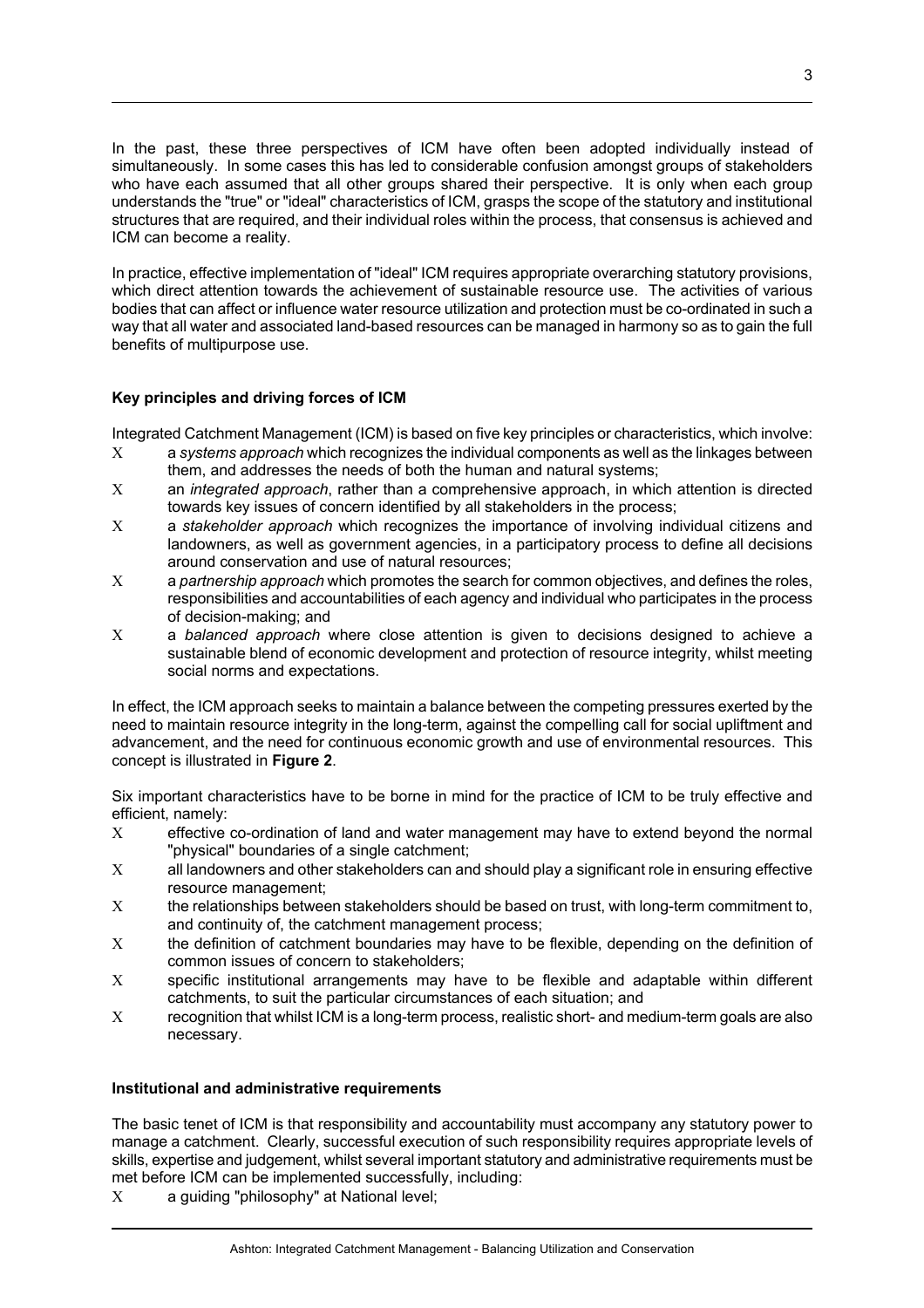- Χ an "umbrella" or overarching National policy for ICM which bridges the line functions of different Government departments;
- Χ appropriate institutional and agency structures which are supported by legislation;
- Χ suitable mechanisms to resolve conflicts between National, Provincial and Local authorities and agencies; and
	- empowerment mechanisms for all participants.



**Figure 2**: Conceptual diagram illustrating the role of ICM in achieving and maintaining a balance between the competing pressures exerted on a water resource by environmental concerns, economic issues and social needs and values.

#### **The catchment management process in South Africa**

The New South African Water Law strongly supports the idea that effective management of water resources encompasses management of the entire hydrological cycle. A river basin boundary would be that which includes water in all aspects of the hydrological cycle, through precipitation, into subsurface storage and along drainage lines, to the sea. The land area included in a river basin should include land through or over which water moves, and land on which human activities or disturbances create impacts that affect the quantity, quality or distribution of water in any phase of the hydrological cycle. A river basin could be made up of several catchments, either contiguous or nested within each other. An example could be the large Orange River basin, with its numerous (smaller) component catchments such as the Vaal, Modder, Senqu, Hartz, etc..

#### **Role of the Department of Water Affairs and Forestry**

The water resource of South Africa is recognized as a critically important national asset that is under everincreasing pressure from competing water users. Accordingly, the country's water resource must be managed effectively and efficiently so as to bring maximum long-term benefit to the country as a whole. The Department of Water Affairs & Forestry (DWAF) is recognized as the custodian of these resources and has a national responsibility to ensure that both the basic (survival) needs of the people are met, whilst ensuring that sufficient resources are available to meet the demands for additional water that is required to sustain the anticipated growth in the national economy.

The role of the Department in relation to the water sector can be segmented into two distinct, but closely related, functional areas:

Χ Providing equitable access to the resource to ensure optimal economic and social development, including access to water and sanitation services for all citizens. This is the Department's main priority and takes precedence over any economic development objectives; and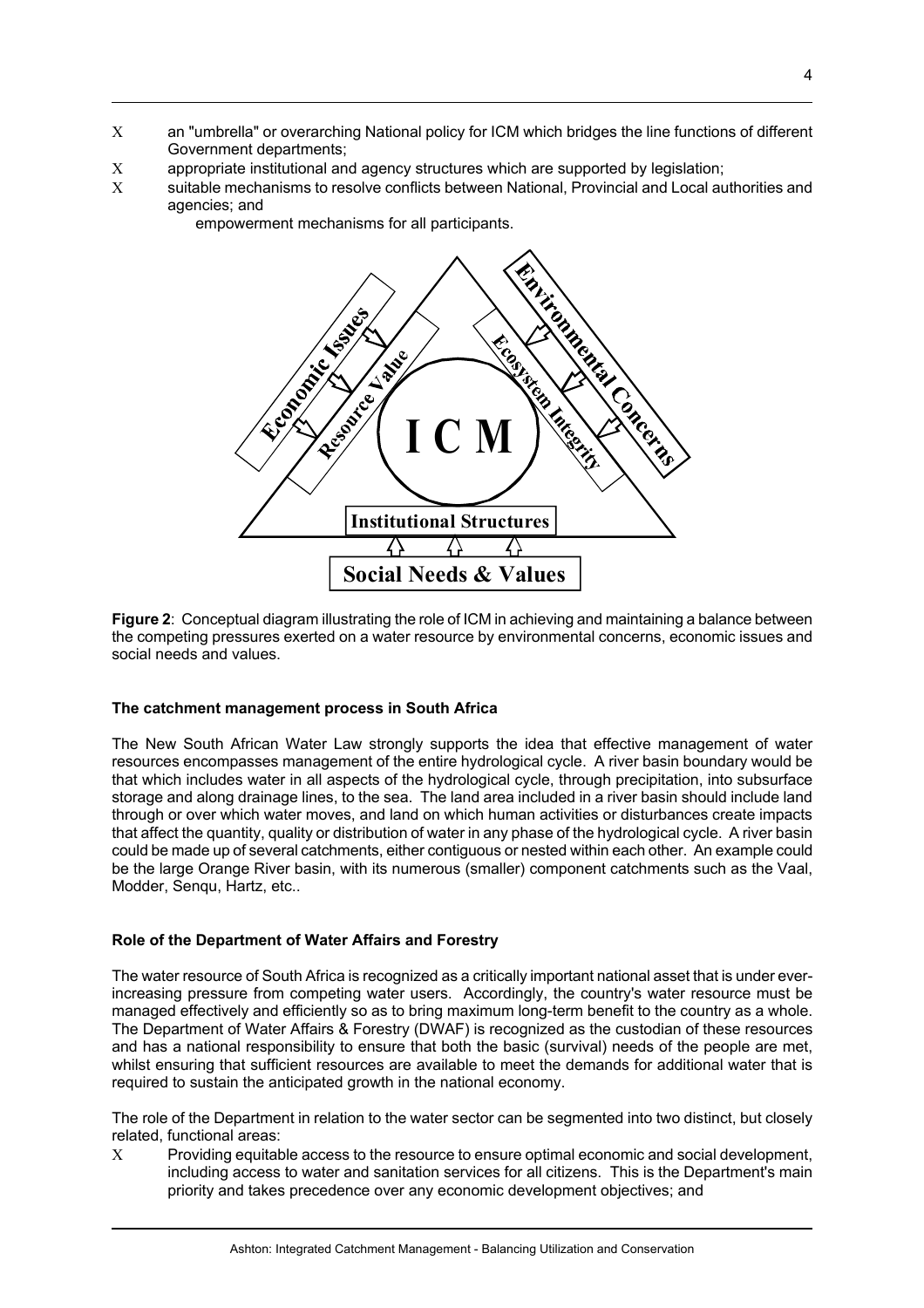Χ Managing the resource, as well as the demands made on the resource, both to protect the resource and to ensure sustainable and equitable use by current and future generations. This is reflected in the Department's mission statement of "ensuring some for all, ... forever".

The Department has an important leadership role and responsibility to set in place national strategies for long-term water resource management. The Department provides leadership, technical guidance and a resource management framework, based on important principles such as minimum standards, environmental protection and waste minimization. Provincial governments and local authorities are expected to address local and regional issues and to take appropriate responsibility for decisions within this management framework (**Figure 3**).



**Figure 3**: Conceptual diagram illustrating the role of the Department of Water Affairs & Forestry and its interactions with the new Catchment Management Agencies, as well as with other role players.

# **Historical context**

Over the past two decades, the widespread and growing concern over South Africa's scarce water resources has been matched by a growing awareness of the complexity of the processes and interactions required to manage these resources so that they can sustain the growing demands made on them. Since the early 1980's water resource managers within the Department of Water Affairs & Forestry have come to realize and accept that effective water resource management requires an integrated approach based on logical hydrological units.

However, the relatively narrow segmentation of functions and responsibilities between different Government departments, and the lack of effective inter-Departmental collaboration, had the result that many land use activities which affect water resources and water quality were outside the influence of the Department of Water Affairs & Forestry. This confined the Department's focus purely to that of water resource management. Since there was no co-ordinated administrative or management system that allowed the catchment processes and activities which affect water resources to be addressed, the process was often ineffective.

Within the Department, the earlier lack of shared understanding of exactly what ICM really is, or could be, resulted in a rather *ad hoc* approach which focussed on specific hydrological issues, water quality modelling on a small scale and assessments of the impacts of effluent discharges. For example, the introduction and implementation of systems analysis techniques enabled water supply and risk to be evaluated stochastically on a regional or whole catchment basis. Whilst this helped to alleviate many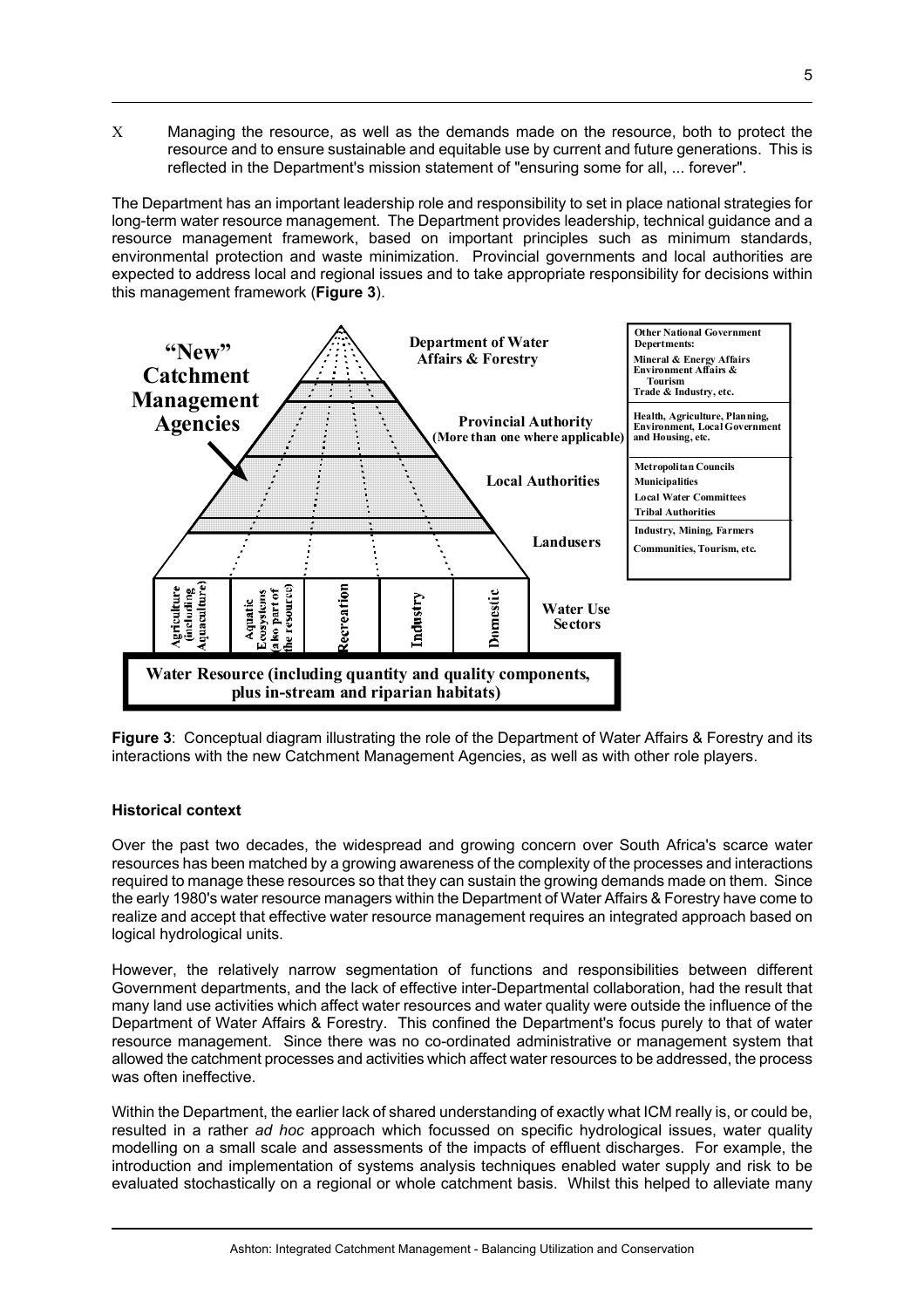water supply problems, it largely ignored the critical issue of the flow and water quality requirements of aquatic ecosystems.

The absence of suitable institutional structures and the presence of an inappropriate legal framework also prevented adequate involvement of the public in decisions around the wider socio-economic implications of development and resource management actions. In many cases, the public were informed of impending management actions on an *ad hoc* basis, rather than participating in a management system based on shared responsibility and joint decision-making.

This lack of effective public participation was accentuated in those situations where the general public either did not understand the issues at stake or were unable to participate properly, either because they were uncertain as to their roles and responsibilities or because they lacked appropriate information. At the same time, continued rapid and uncontrolled urbanization and development, coupled with inadequate provision of water supply and sanitation systems, has led to over-exploitation of our water resources. Overall, therefore, the ICM approach to water resource management cannot be considered to have been successfully implemented in South Africa.

# **Current context**

Against this historical background, the status of ICM in South Africa can be summarized as follows:

- Χ ICM has been accepted as an "ideal" way in which natural resources can be managed in a whole catchment context. However, the absence of appropriate statutory and institutional structures means that the ICM approach is not yet feasible in South Africa;
- Χ the segmented line function responsibilities of the different Government departments preclude the implementation of "ideal" ICM approaches at the present time;
- Χ the Department has taken a decision to adopt an Integrated Water Resource Management (IWRM) approach in place of ICM. The IWRM approach is seen to be appropriate under the prevailing circumstances since it is less complicated than "ideal" ICM and can be "upgraded" towards "ideal" ICM should alternative institutional and statutory structures be developed in future (**Figure 4**); and
- Χ Suitable statutory and administrative structures have been created to enable the IWRM approach to be implemented across South Africa.
- Χ Nineteen Water Management Areas (WMAs) have been delineated across South Africa. One Catchment Management Agency (CMA) will be formed in each WMA with responsibility for management of all aspects of water use and conservation within that WMA.



**Figure 4**: Diagrammatic representation of the relationship between IWRM and ICM, in relation to the level of management complexity and level of integration required.

In order to build on this position and achieve successful implementation of IWRM approaches to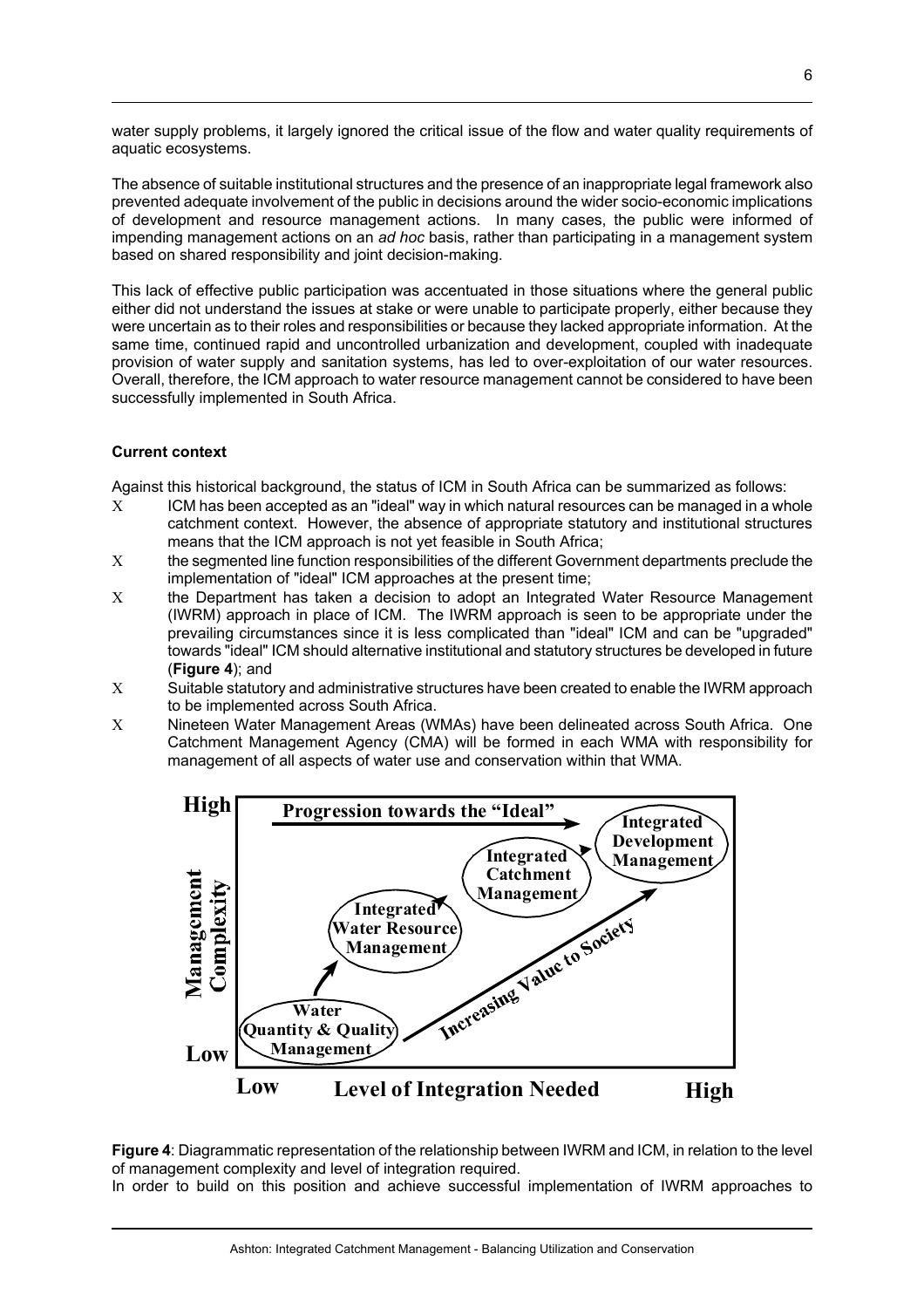catchment management in South Africa, the Department needs to attain three strategic objectives:

- Χ a coherent national catchment management policy must be formulated to provide a common understanding of aims and approaches;
- Χ the IWRM approaches need to be implemented at catchment level in suitable "pilot catchments" so that water resource managers can obtain the necessary "hands on" experience which, in turn, will guide further implementation in other catchments; and
- Χ the IWRM approaches must be promoted at both National and catchment levels so as to provide the necessary links between National water resource management strategy, catchment management actions and other management and institutional functions.

# **Integrated Water Resource Management (IWRM)**

Integrated water resource management is the systematic use of technical and non-technical measures and activities to ensure the effective and efficient management of water resources. The primary goal of IWRM must be to optimize the relationship between the capacity of the available resources to provide sustainable services, such as water of a given quantity and quality (which must be protected because it is required to meet basic human needs), and utilization of the resource, including consumptive and non-consumptive uses and waste disposal.

The process of IWRM involves managing on a sustainable basis the complex inter-relationships and interactions between ecological systems, land use activities and water which characterize and control the water resource. The people who use the resource, as well as the people and institutions who are responsible for developing and managing the resource, have to be included in the process.

Current international trends towards policies of "sustainable development" and "sustainable resource management" reflect a growing commitment to the principle of stewardship at all levels of strategic and operational management. The principle of stewardship implies a responsibility to consider the welfare, needs and aspirations of the current generation, without prejudicing those of future generations.

Sustainable development can be defined broadly as development that meets the needs of the present without compromising the ability of future generations to meet their own aspirations and needs. Four elements comprise the key concepts embodied in sustainable development:

- Χ the need to take into consideration the needs of present and future generations;
- Χ the acceptance of limits placed upon the level of use and exploitation of natural resources, on the grounds that this is the only way to protect the capability of the resource for use and exploitation in the long-term;
- Χ equity principles in the allocation of rights and obligations, also imply that the access to, and use of a resource, by one user must take into account these needs of other users; and
- Χ the need to ensure that environmental considerations are integrated into economic and other development plans and that development needs are taken into account in setting environmental objectives.

In the context of water resources, the concept of sustainable resource use is one where, with effective management, the rate of resource withdrawal, use, consumption or depletion should always be balanced (or preferably exceeded) by the rate of resource replenishment. In the process, the selected and agreed characteristics of the resource (e.g. water quality, biological diversity, degree of resilience to external disturbance or change) should also be maintained. Failure to achieve these objectives will result in collapse of the resource base (**Figure 5**).

The general principle that the development and use of water and other natural resources should take place in a manner that ensures sustainability of the resource has become one of the central objectives of international natural resource and environmental policy since 1980. Clearly, sustainable development should not be confused with zero growth. Rather, it entails achieving a balance or compromise between protecting the ecological resource base and allowing economic growth to take place through a rational and carefully managed use of the available resources. This does not imply merely setting limits on economic activity in the interests of preserving the environment, but is instead an approach to development that emphasizes the fundamental importance of open participation and equity within the economic system.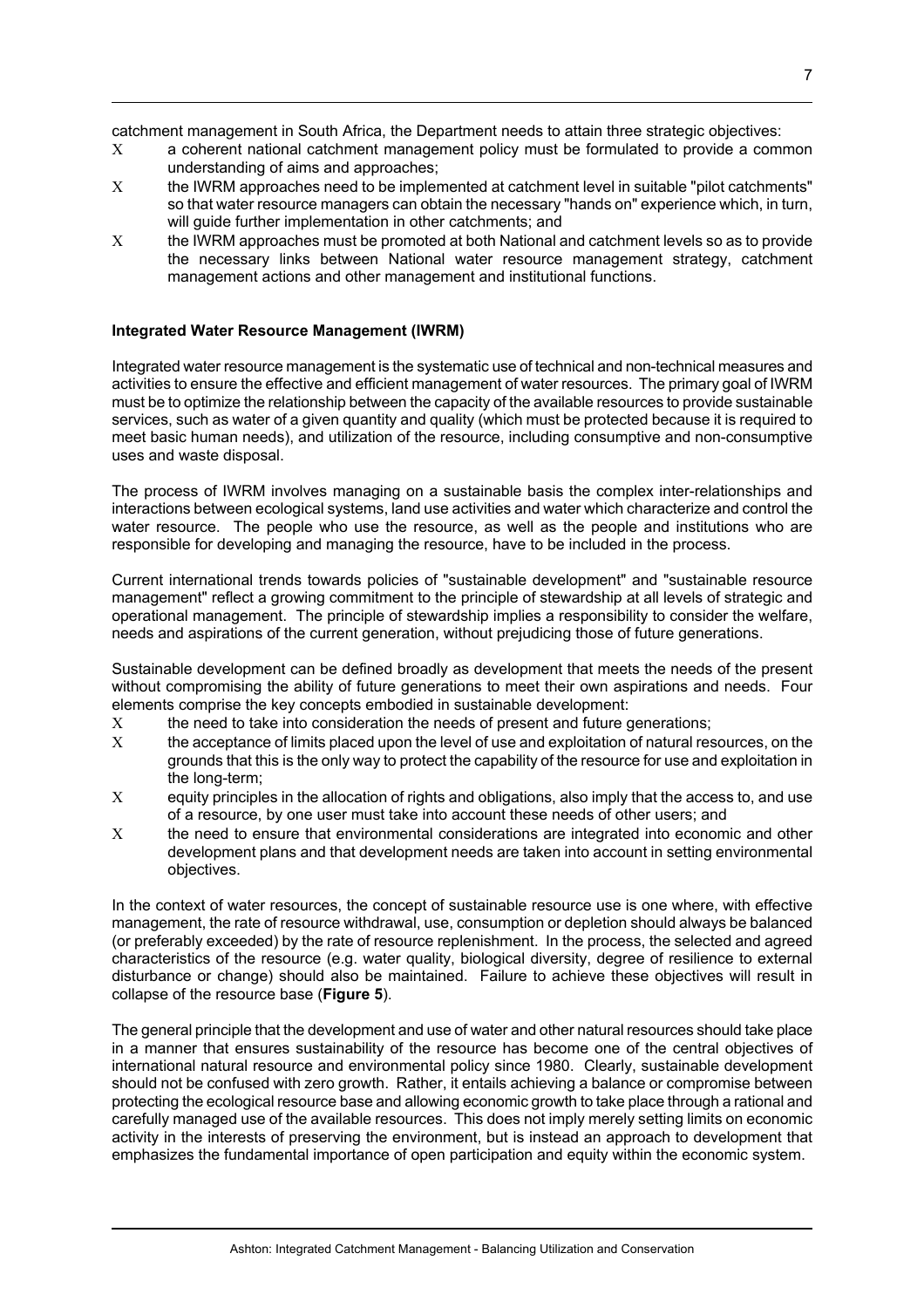

**Figure 5**: Conceptual diagram showing the consequences for resource sustainability in terms of the level of resource management required and the vulnerability of the resource to degradation.

To develop and manage water resources effectively, it is necessary that a balance be achieved between the legitimate competing demands placed on the resource. At the same time, interference with the natural hydrological cycle, and the disruption of ecological processes, should be minimized since these are critically important to the sustainability of the resource. Whilst this is relatively simple in concept, it is far more difficult to achieve this balance in practice. Indeed, a failing with many water resource management strategies worldwide is that, whilst they are able to adequately represent the correct aspirations for management of the resource, they are often unable to deliver the product on the ground to the satisfaction of the end-users. This is most often due to the fact that the end-users, or the people who are most affected by the management decisions, have not been adequately involved in the decision-making process.

The need to protect the water resource in perpetuity whilst at the same time ensuring sustained and effective utilization of the resource can be considered to be conflicting management functions. Whilst this is often true, sustained utilization of the water resource is only possible if the level of protection afforded to the resource is adequate. This balance can only be achieved when there is good interactive dialogue between all parties so that their needs, capabilities and concerns are clearly understood at all stages of the process.

#### **Catchment management plans and strategies**

The use of catchment management plans and strategies which have been developed by community-based or other publicly accepted participation processes will help to resolve potential conflicts through fostering a better understanding of the positions, aspirations, needs and vulnerabilities of each stakeholder. This process tends to alter the focus of negotiation and discussion away from the primary *goals* of the management plan, to one that is concerned with *how the goals will be decided and achieved*. Conflict can be reduced or resolved if the focus is placed rather on *how people decide* on the goals. World wide there is evidence that people do not support decisions in which they feel they have not been able to have some influence or participation.

#### Management frameworks

In outline, a catchment management strategy or plan is based on four interlocking frameworks:

- Χ a *policy framework* which outlines the context and aims of the strategy or plan;
- Χ an *administrative framework* which describes the legal, institutional and financial arrangements which provide guidance to the strategy or plan;
- Χ a *regulatory framework* which specifies discrete objectives and methods for managing the catchment; and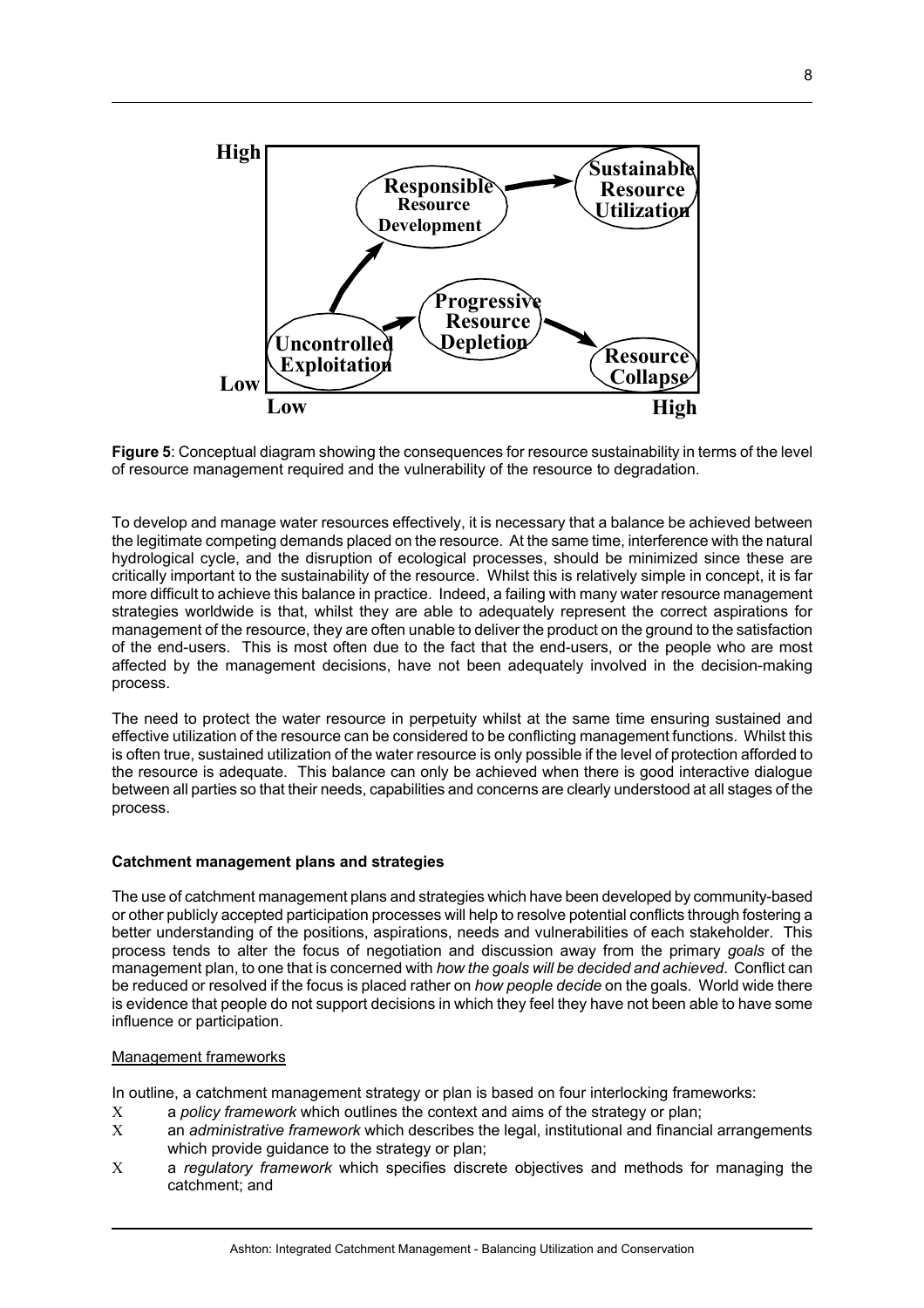Χ a *procedural framework* which details the specific programmes and procedures for ongoing catchment management.

### Implementation

Within the context created by these frameworks, the catchment management process consists, in essence, of seven discrete steps that are implemented iteratively and repetitively:

- Χ *initiation* where all stakeholders reach consensus on the identification of key water-related issues of concern;
- Χ *assessment* where technical specialists confirm any cause-effect relationships that may be associated with the issues of concern;
- Χ *planning* where consensus is reached amongst stakeholders as to the appropriate plans needed to address the respective problem areas;
- Χ *implementation* where the Catchment Management Agency, or other responsible authority, carries out the action plans and strategies;
- Χ *administration* where the Catchment Management Agency, or other appropriate management institution, oversees the actions and refines the action plans if necessary;
- Χ *monitor* the Catchment Management Agency gathers appropriate information on key aspects related to the water resource and to the problem areas of concern; and
- Χ *review and audit* where Catchment Management Agency and stakeholder representatives undertake periodic assessment and review of the success or failure of the action plans.

### **Preconditions**

Successful implementation of the catchment management process depends on several general preconditions. The most important of these include:

- Χ there must be clear statutory support for catchment management in the Water Law, as well as the political will for its full implementation;
- Χ the Department must promote a coherent catchment management policy, which must be accepted by all stakeholders and Departmental personnel;
- Χ the Department should undergo appropriate restructuring at both National and Regional levels to facilitate full implementation of catchment management;
- Χ there must be adequate intra-Departmental (internal) communication and co-ordination to support catchment management activities;
- Χ adequate human and financial resources must be available within South Africa and within the Department in order to successfully implement catchment management; and
- Χ effective inter-Departmental (external) collaboration must be fostered if catchment management is to be implemented effectively.

### **Critical success factors**

Successful implementation of IWRM in South Africa is dependent upon several critically important factors. Briefly, these can be summarized as:

- Χ effective *statutory and administrative frameworks* that provide all agencies and stakeholders with an appropriate context for catchment management are in place and are upheld by National Government Departments;
- Χ all stakeholders are committed to *full participation* in the catchment management process;
- Χ *effective communication processes* are in place such that all stakeholders are fully informed of their roles and responsibilities and are empowered to participate in the process;
- Χ all participants share a *common understanding* of the prevailing *resource constraints* (water, time, money, personnel) and this understanding forms the consensual basis for a shared concern that resource allocation is appropriate and sustainable;
- Χ the principle of *equitable resource allocation* and use is the basis for all decisions around choices of preferred resource use; and
- Χ all participants *share the responsibility and accountability* for the outcomes of the decision-making process.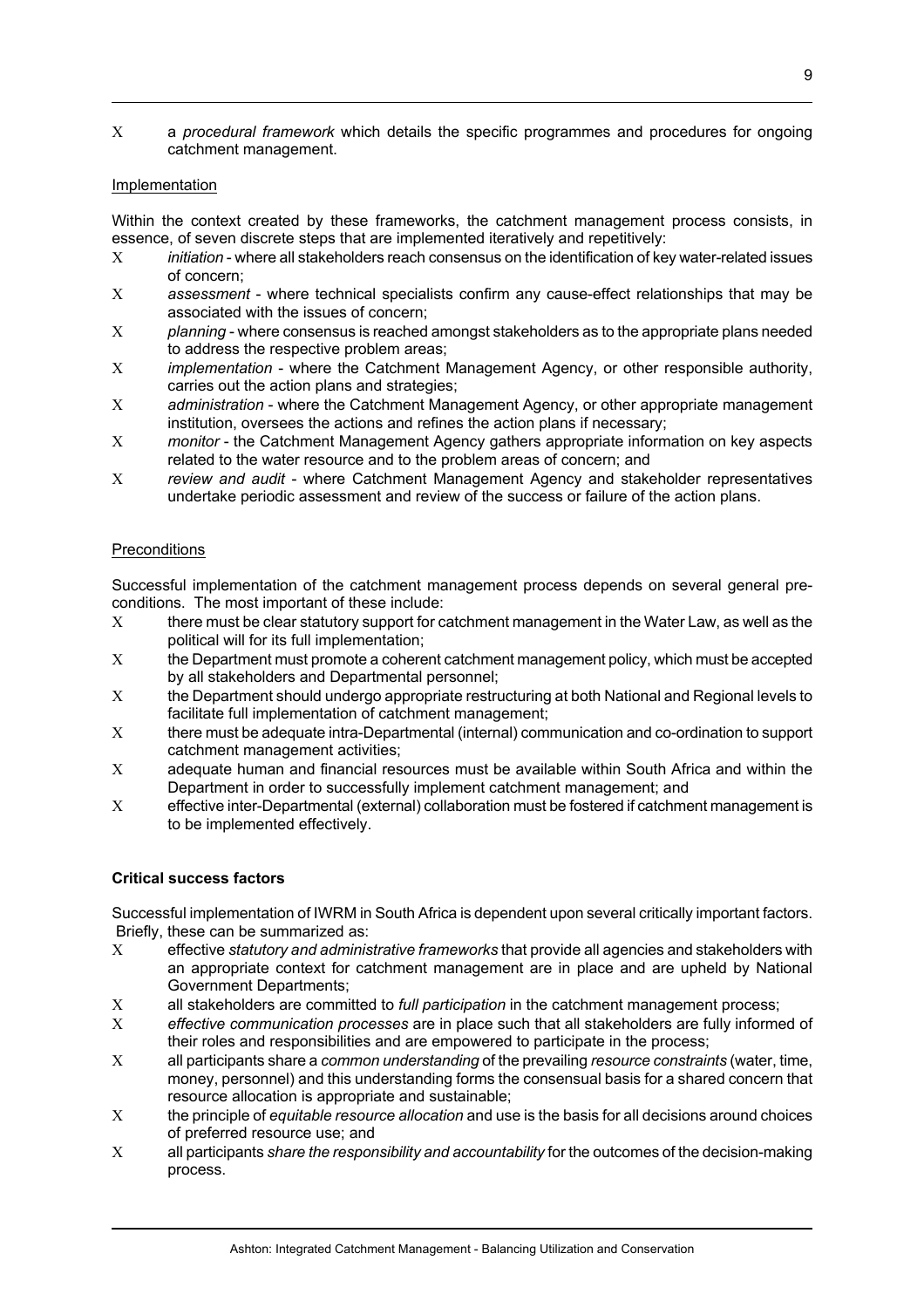### Institutional factors

It is also extremely important to address a series of institutional issues that, if successful, will pave the way for successful implementation of IWRM. These are:

- Χ agency structures and staffing profiles should be appropriate for the scale and complexity of the tasks to be undertaken;
- Χ appropriate administrative processes are selected to match the scale of the catchment to be managed;
- X the feasibility of the Catchment Management Agency's business structure must be assessed against appropriate technical, financial and equity criteria;
- Χ there should be absolute clarity around the role and responsibility of the Catchment Management Agency in terms of prevailing legislation and local regulations;
- Χ firm guidance should be available in the form of operational procedures and technical guidelines to facilitate implementation of IWRM; and
- Χ the roles and responsibilities of relevant Provincial and Local Authorities in the catchment management process have been clearly defined.

#### Integrative factors

In addition to these institutional issues, staff and water resource managers of the Department of Water Affairs & Forestry will need to develop and demonstrate the following integrative abilities:

- Χ the ability to manage and guide multi-stakeholder decision-making processes, using appropriate technical approaches such as multi-criteria analysis where necessary, but also relying on "softer" skills in communication, negotiation, and participation.
- Χ the ability to undertake or manage appropriate environmental impact analysis and assessments for proposed water resource development projects;
- Χ competence in appropriate cost-benefit analysis techniques for the evaluation of the social, economic and environmental consequences of proposed management actions;
- Χ a clear demonstration of technical leadership and the ability to guide and assist others to achieve their objectives; and
- Χ the ability to manage multi-disciplinary teams effectively so that the outcomes of their activities can be integrated into a comprehensive and understandable product.

# **Conclusions**

Against this background discussion, the following conclusions can be drawn with regard to the situation of catchment management, and more particularly IWRM, in South Africa:

- Χ The new Water Act provides a firm philosophical, policy and strategic foundation for the successful implementation of IWRM in South Africa;
- Χ Water resource managers and a rapidly growing number of authorities, agencies and stakeholders now have a far better understanding of the implications of catchment management and agree that the IWRM approach is feasible;
- Χ The Department of Water Affairs & Forestry has formulated a series of guidelines and principles for the constitution of appropriate institutional structures;
- Χ Most of the technical strategies and "tools" required for effective implementation of IWRM have either been developed or are under development; and
- Χ Stakeholders within many catchments have begun to mobilize themselves to ensure effective participation in the IWRM process, though there is still room for greater participation and commitment by all parties.

Clearly, if any form of catchment management is to succeed in South Africa, there must be a far wider acceptance of the need to properly empower people so that they can participate in a transparent decisionmaking process. This will require a dramatic change in attitude and approach, both amongst the general public and from our water resource managers. At this crucially important time in the history of South Africa, we have the unique opportunity to facilitate this change as an integral part of the socio-economic reconstruction and development of our society. However, IWRM and, ultimately, ICM, will not succeed if suitable legal, institutional and administrative frameworks do not support the approach. Unfortunately, this